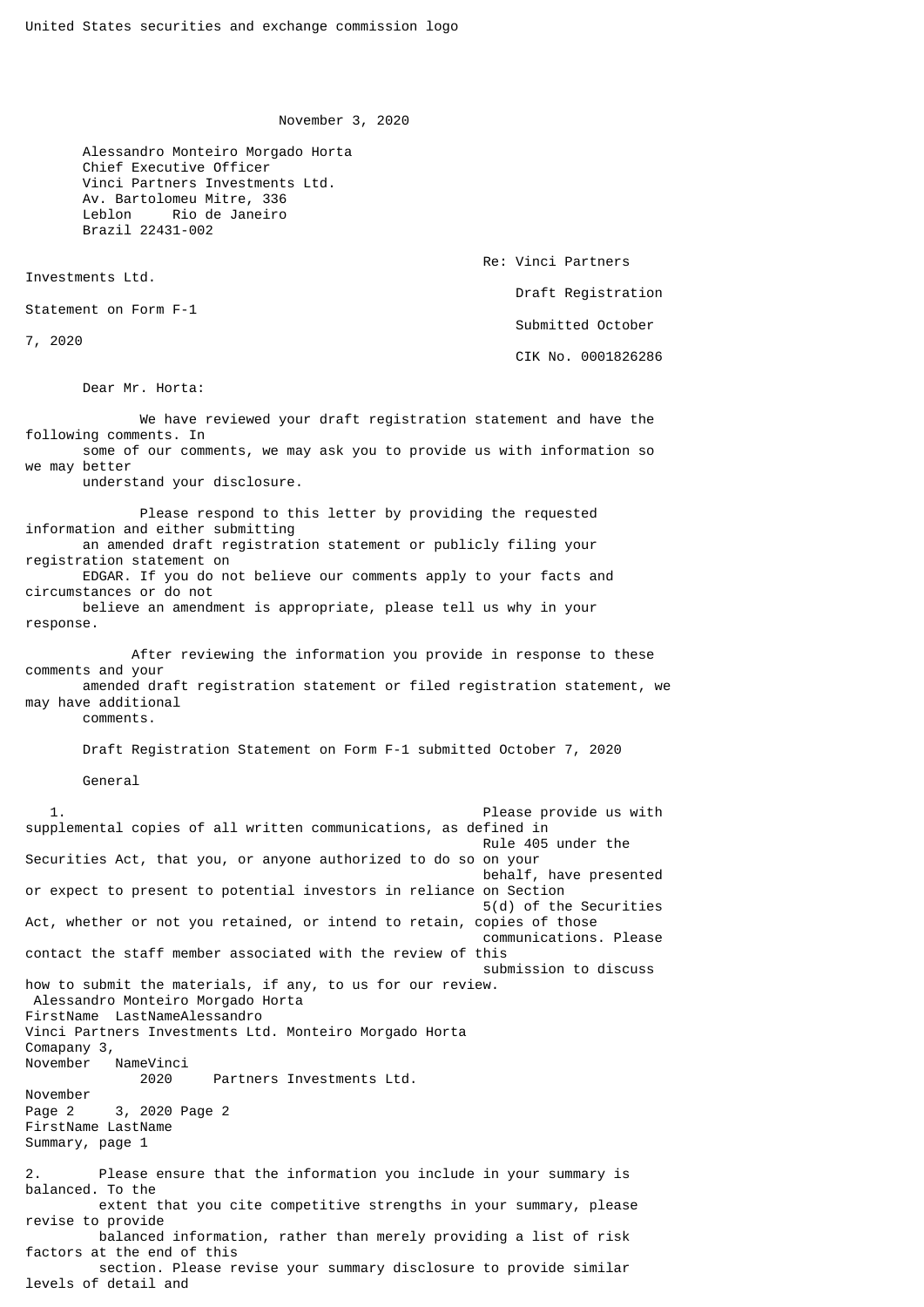prominence of your competitive strengths, strategies and risk factors. Summary Financial Information Non-GAAP Financial Measures, page 21 3. We note your disclosure of "Dividends to Partners, excluding performance fee-related dividends," "Dividends to Partners related to performance fees," "Dividends to Partners, excluding unrealized performance fee-related dividends," and "Dividends to Partners". Please reconcile these amounts to dividends as reported within your financial statements. We note that footnote 6 on page 23 says that you present Adjusted Profit to provide investors and analysts with information regarding the net results of your business. Please clarify whether this is a measure used by and for internal management purposes as well. Risk Factors We are subject to risks related to conflicts of interest, page 54 5. We note your disclosures that you have made and expect to continue to make principal investments alongside your investors and that you intend to use a portion of the proceeds in order to increase your investments alongside your investors. Please describe to us, and make revisions to your risk factor section as appropriate, whether on occasion your financial interests may be in conflict with the financial interests of your clients. Please tell us about the internal protocols you have in order to manage any potential or actual such conflicts of interests specific related to investing alongside your clients. Management's Discussion and Analysis of Financial Condition and Results of Operations Evolution of AUM by Segment, page 99 We note from your use of proceeds disclosure on page 75 that you intend to use some net proceeds from this offering to fund investments in your own products alongside your investors. Please clarify whether your Evolution of AUM by Segment amounts currently include your own investments alongside your investors, and revise to disclose and quantify such impacts to the extent that they are material to an investor's understanding of your AUM flows. 7. Please expand your disclosures here or elsewhere to provide an evolution of total AUM for a holistic roll-forward view in addition to the disaggregated segment views you currently provide. Alessandro Monteiro Morgado Horta FirstName LastNameAlessandro Vinci Partners Investments Ltd. Monteiro Morgado Horta Comapany 3, November NameVinci 2020 Partners Investments Ltd. November Page 3 3, 2020 Page 3 FirstName LastName Industry Overview, page 119 8. Please indicate whether you contributed any payment for the creation of any of the third party industry information you utilize in this section. Also indicate if you have any affiliations with the named entities. Our Founding and Evolution, page 140 9. We note that based on certain data sources you have extrapolated certain conclusions regarding your impact on Brazil. Please revise your second bullet point in order to better explain how investing in other companies would have made you the ninth largest employer in Brazil. In addition, please provide more detail by quantifying how many of